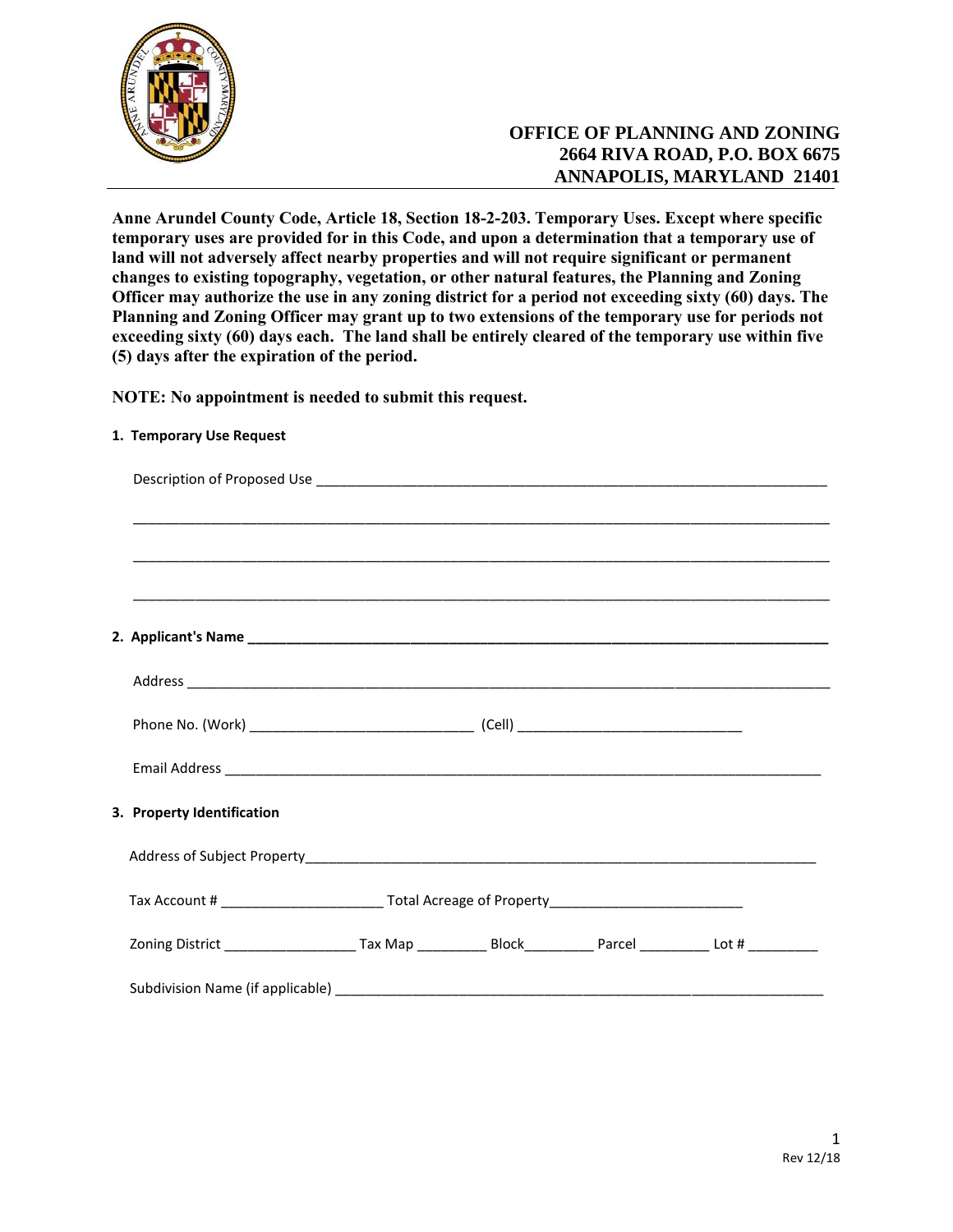## **4. Applicant's Interest in Subject Property**

| ] Owner (including joint ownership)<br>[ ] Other (describe and give name and address of owner)                                                                                               |  |  |  |  |
|----------------------------------------------------------------------------------------------------------------------------------------------------------------------------------------------|--|--|--|--|
| If the Applicant is not the owner of the subject property, documentation from the owner authorizing the<br>application must accompany this submission.                                       |  |  |  |  |
| 5. Description of Temporary Use                                                                                                                                                              |  |  |  |  |
| Please respond in detail to all of the following items applicable to the proposed use. Pages may be attached<br>to this application if additional space is needed.                           |  |  |  |  |
|                                                                                                                                                                                              |  |  |  |  |
| b. Description and sizes of temporary structures or other improvements to be installed on site                                                                                               |  |  |  |  |
|                                                                                                                                                                                              |  |  |  |  |
|                                                                                                                                                                                              |  |  |  |  |
| c. Projected maximum number of employees/staff on site at one time _____________                                                                                                             |  |  |  |  |
| d. Projected maximum number of customers/visitors on site at one time _______________                                                                                                        |  |  |  |  |
| e. Description of parking facilities, including the number of parking spaces on site; number and location of<br>off-site parking spaces available for use; surface material of parking areas |  |  |  |  |
|                                                                                                                                                                                              |  |  |  |  |
| f. Description of outdoor lighting to be used, including intensity and type of existing or proposed lighting                                                                                 |  |  |  |  |
| g. Description of sources of noise generated by proposed use, potential noise levels, and proposed noise                                                                                     |  |  |  |  |
|                                                                                                                                                                                              |  |  |  |  |